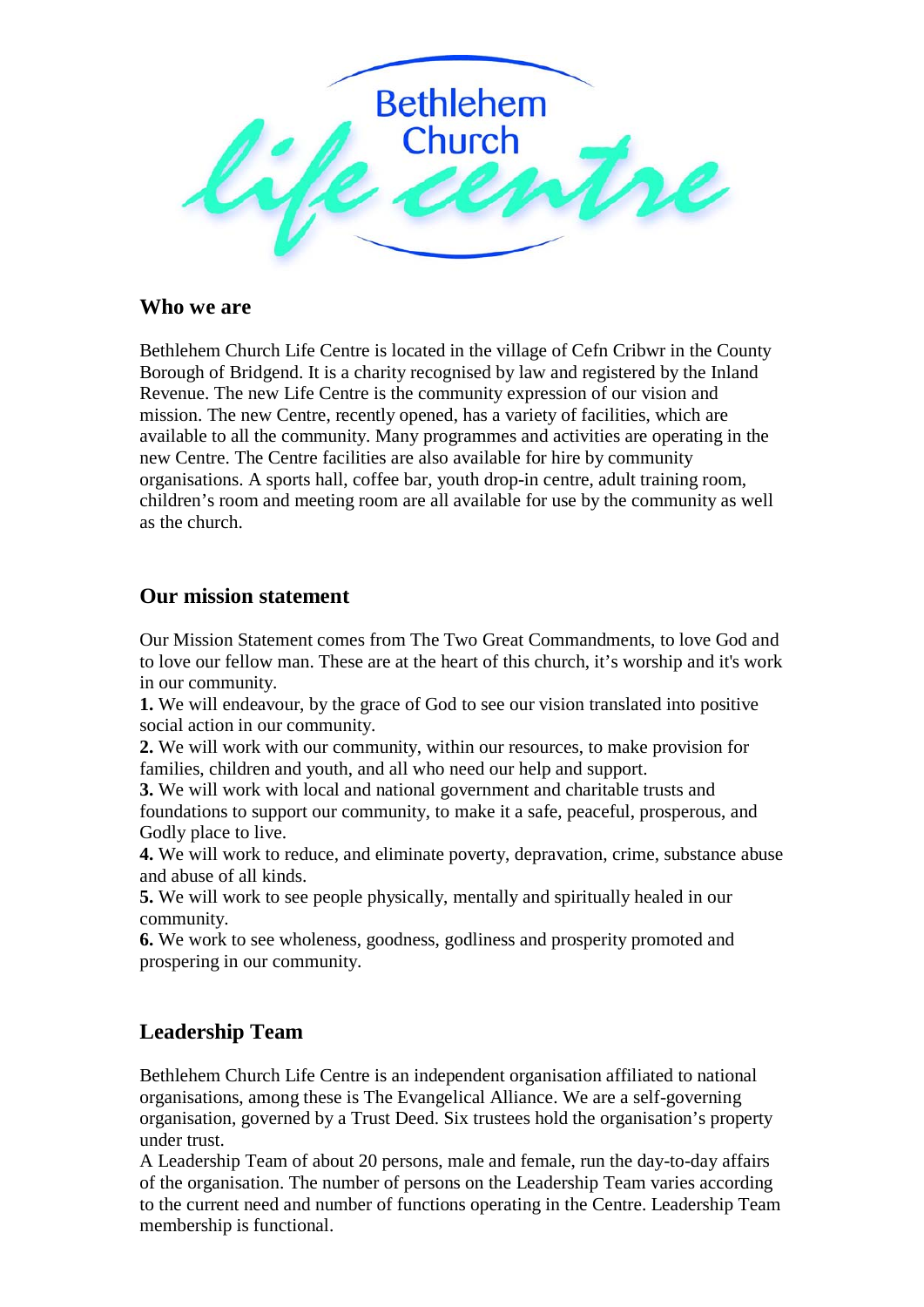

# **Substance Misuse Policy and Procedures**

# **Contents**

| N <sub>o</sub> | <b>Item</b>                                                                                                          | Page<br><b>Number</b> |
|----------------|----------------------------------------------------------------------------------------------------------------------|-----------------------|
| $\mathbf{1}$   | Introduction                                                                                                         | $\overline{2}$        |
| $\overline{2}$ | <b>Statement of Policy</b>                                                                                           | $\overline{2}$        |
| 3              | Aims                                                                                                                 | 3                     |
| $\overline{4}$ | Objectives                                                                                                           | 3                     |
| 5              | <b>Legal Requirements</b>                                                                                            | $\overline{4}$        |
| 6              | Procedures for dealing with drug incidents                                                                           | $\overline{4}$        |
| 6.1            | Drug 'finds'                                                                                                         | $\overline{4}$        |
| 6.2            | Perceived or identified substance/drug misuse resulting in disruptive<br>behaviour (by individuals other than staff) | $\overline{5}$        |
| 6.3            | Suspected substance/drug misuse                                                                                      | 5                     |
| 6.4            | Substance/Drug dealing or supplying                                                                                  | 5                     |
| 6.5            | If a person discloses that they are using drugs to a member of staff                                                 | 5                     |
| 6.6            | <b>Medical Emergencies</b>                                                                                           | 6                     |
| 7              | Sources of Information                                                                                               | 6                     |
| 8              | Health and Safety                                                                                                    | 6                     |
| 9.             | Training                                                                                                             |                       |
| 10.            | <b>Revisions</b>                                                                                                     |                       |
|                | Appendix 1 - Drug Related Legislation                                                                                | $7 - 8$               |
|                | Appendix 2 – Sources of Information                                                                                  | $9 - 11$              |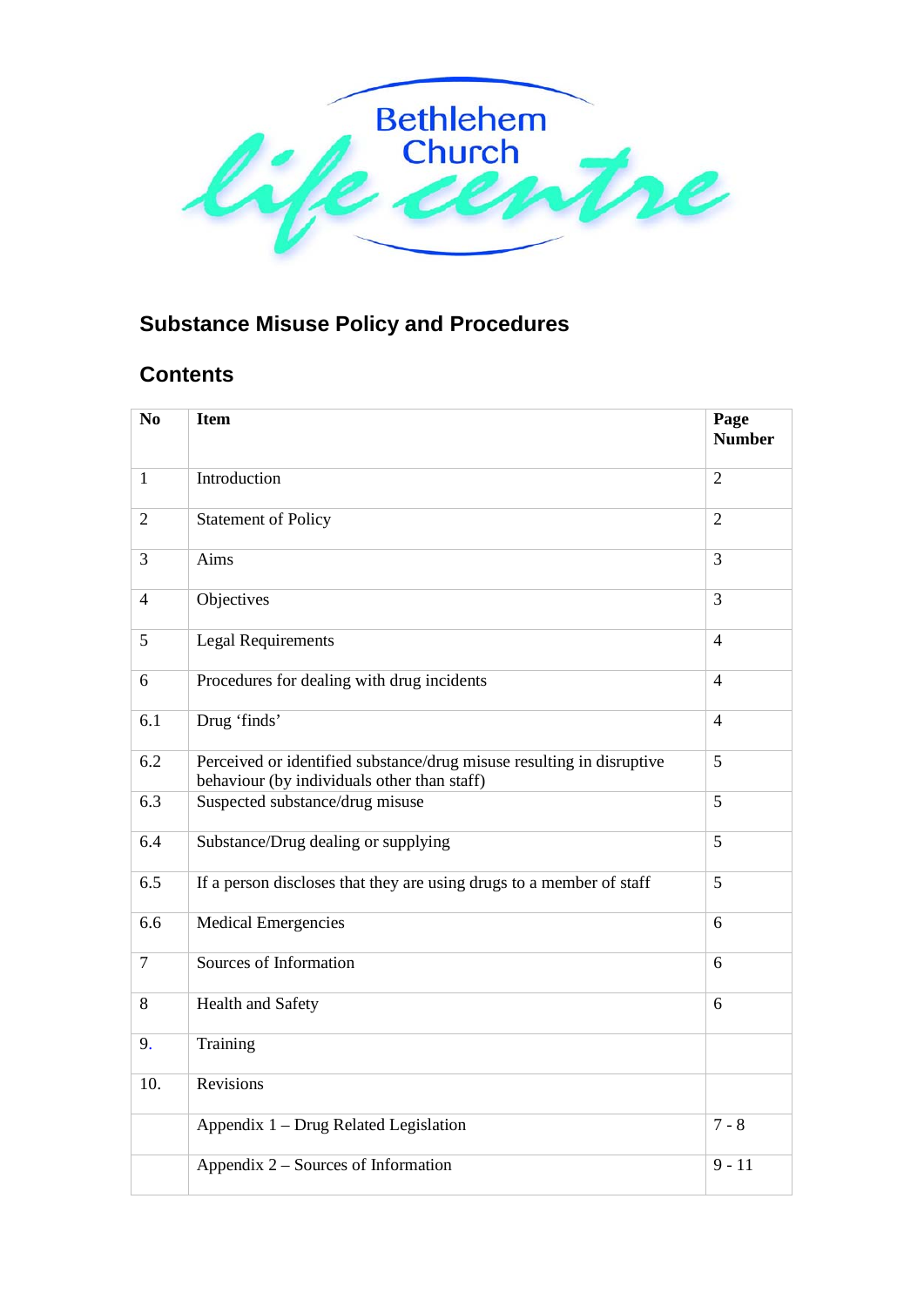### **1. INTRODUCTION**

The purpose of the policy is to comply with our legal obligations and to demonstrate the positive role BCLC wishes to play in regard to the care and welfare of all who work in or visit our new Centre. We acknowledge that drug education may not stop people misusing drugs but believe it can have a positive role provided it is about drugs rather than against drugs. Care and welfare will be the other main focus and we will continue to work where appropriate, with a range of specialist outside agencies and share good practice for support of volunteers, staff and all who use our New Life Centre. We operate a zero tolerance substance/drug policy

For the purpose of this policy, a drug is defined as any substance, both prescribed and non-prescribed, which changes a person's mood and the body's function, including nicotine and alcohol.

This policy will apply to volunteers, staff and all visitors and those who use the Centre.

Communication and co-operation are fundamental to the successful implementation of this policy.

*NB For the purposes of this policy references to 'person' singular may also be taken to include reference to more than one person.*

## **2. STATEMENT OF POLICY**

BCLC is committed to the health and safety of its community and will take action to safeguard its well-being. It will not tolerate the misuse of substances including nicotine and alcohol, or the illegal supply of these substances. Where appropriate the police will be invited to become involved with BCLC supporting any subsequent police action.

BCLC however still recognises its pastoral role in the welfare all who work in and use our new Centre, and through the general ethos statement, at BCLC we will seek to persuade those in need of support to make use of facilities/support provided.

As part of its care of all who work in or use the centre, BCLC will endeavour to inform and educate on the consequences of substance/drug/alcohol use and misuse. BCLC takes a pro-active stance on this matter, believing that drug education is a vital part of on-going personal, social and health education and will co-operate with other relevant agencies to provide.

BCLC supports the following educational aims:

- to raise awareness about the implications and possible consequences of use and misuse
- to provide accurate information about substances
- to identify sources of appropriate personal support
- to widen understanding about related health and social issues.

BCLC will consider each substance incident individually and recognises that a variety of responses will be necessary to deal with such incidents. Complete confidentiality cannot be guaranteed in all circumstances.

BCLC will consider very carefully the implications of any action it might take. It will seek to balance the interests of the individual(s) involved, BCLC and the local community.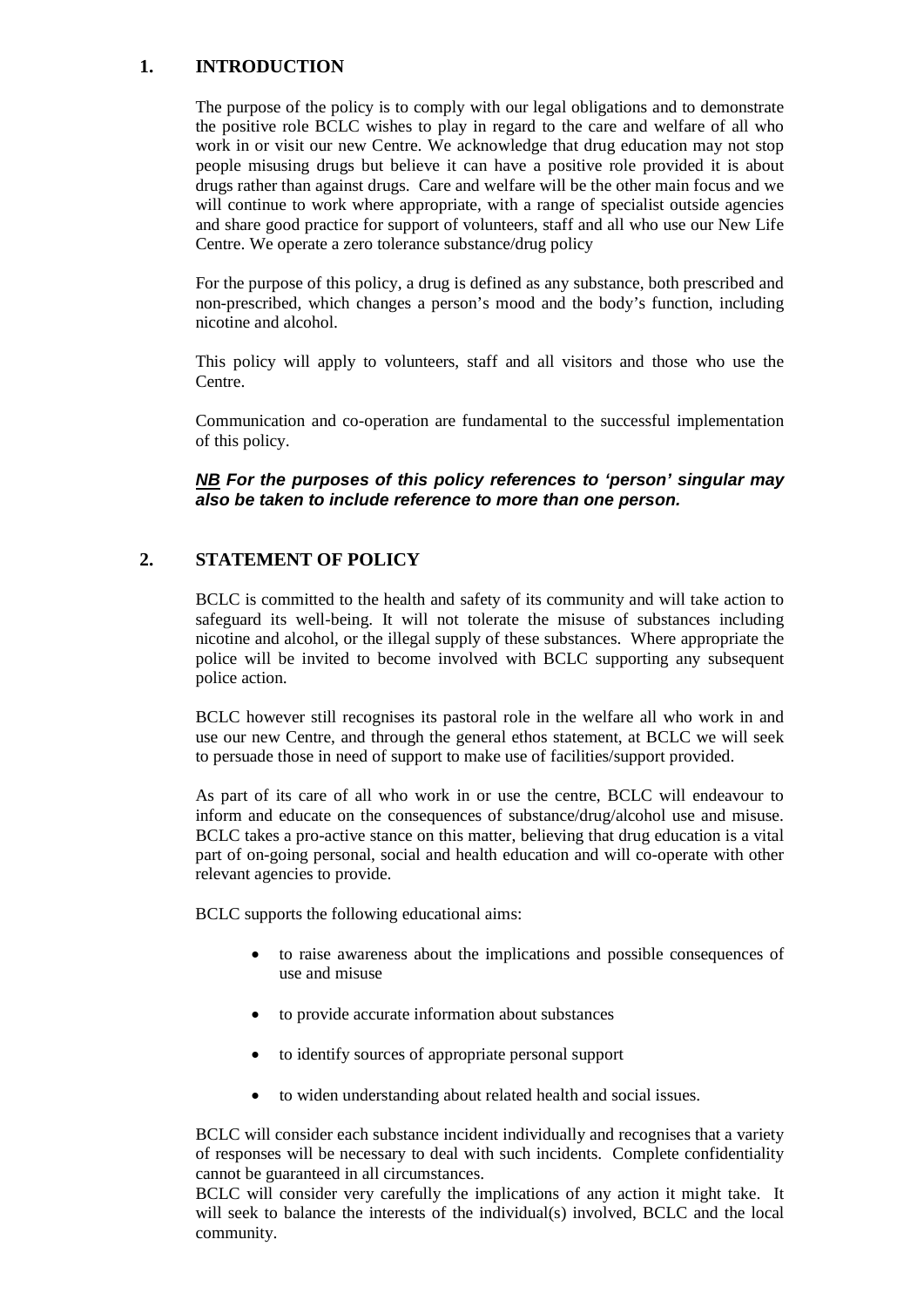Permanent exclusion from BCLC is seen only as a last resort.

BCLC will at all times comply with legal requirements.

## **3. AIMS**

- 3.1 To provide explicit support to anyone who is misusing drugs.
- 3.2 To raise the awareness of all; volunteers, staff, parents, and anyone who uses BCLC facilities at our new Centre of our responsibilities in respect of managing substance/drug incidents and supporting anyone who experience drug misuse.
- 3.3 To provide education about drugs/substances.
- 3.4 To provide clear rules and sanctions where drugs/substances are misused.
- 3.5 To identify BCLC's legal responsibilities in terms of legislation concerning substance/drug misuse and associated health and safety issues.
- 3.6 To ensure that procedures identified are in line with other BCLC procedures.

## **4. OBJECTIVES**

By complying with the policy, volunteers, staff and all visitors/users of our new Centre will be able to:

- 4.1 Access current information from reliable sources and specialist support agencies, locally and nationally, about substances/drugs and the misuse of substances/drugs.
- 4.2 Where appropriate be able to provide or identify confidential support in response to requests for help from someone who is misusing substances/drugs.
- 4.3 Take appropriate action with regard to a case of substance/drug misuse.
- 4.4 Use the policy to inform tutorial programmes and develop good practice in Substance/Drug education, which acknowledges and uses our existing knowledge and experience.

## **5. LEGAL REQUIREMENTS**

- 5.1 The use and/or supply of illegal drugs and/or alcohol including cigarettes on the premises is strictly forbidden and will not be tolerated. Action will be taken against anyone found to be supplying, in possession of or using illegal substances/drugs on site. Although not legally obliged to do so, BCLC will involve the police / parents if anyone is found to be supplying substances/drugs.
- 5.2 The Misuse of Drugs Act 1971 identifies BCLC's legal requirements and recommended responses to the misuse of drugs *(see Appendix 1 for details***)**. Section 8 of this Act, states that it is an offence for someone "concerned in the management of any premises", to knowingly permit the production, supply or possession of any controlled substance/drug on the premises.
- 5.3 BCLC will not knowingly allow its premises to be used for the production, supply, possession or use of any controlled substance/drug. If it is suspected that substances are being supplied on the premises, details will be passed to the police.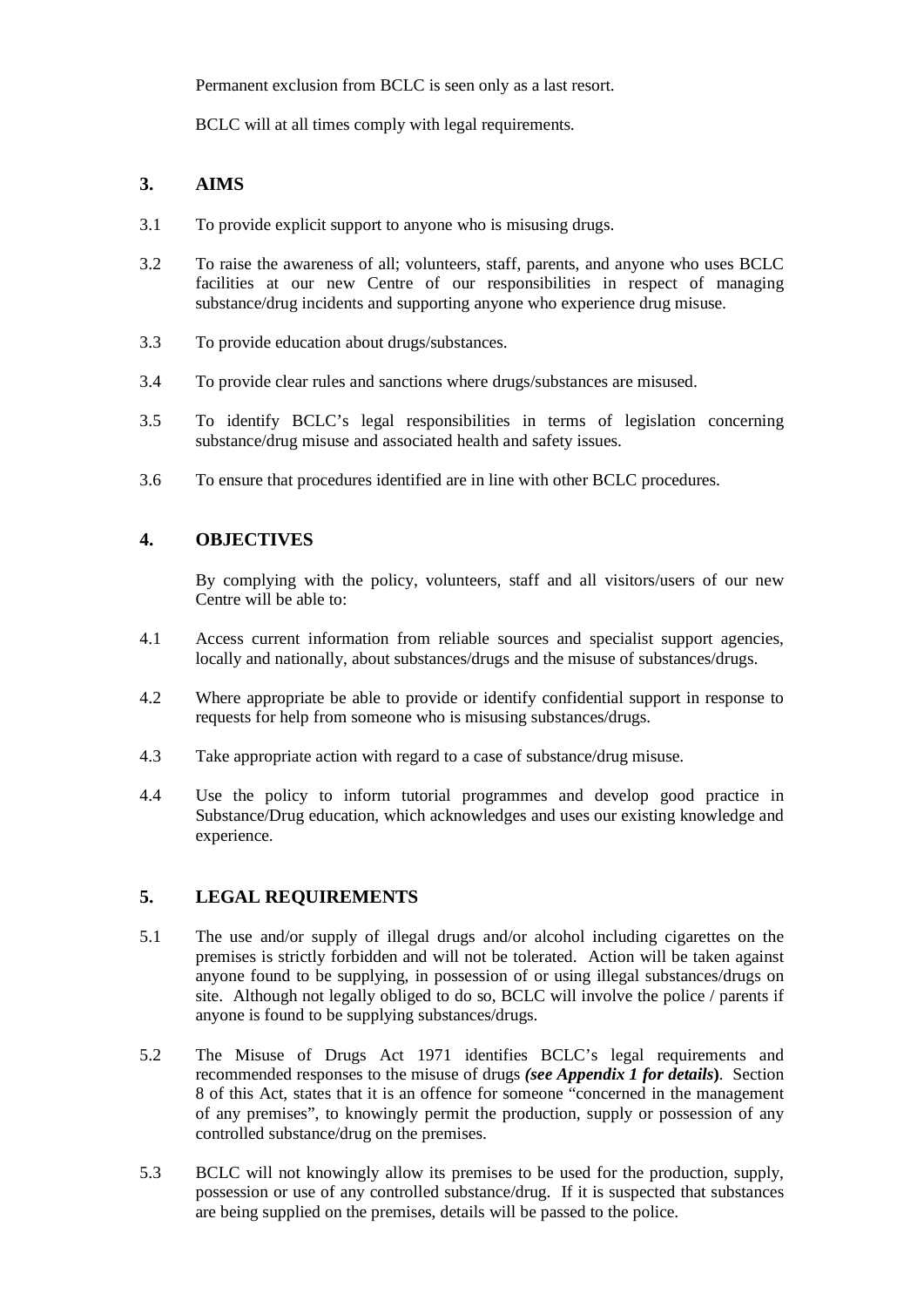## **6. PROCEDURES FOR DEALING WITH DRUG INCIDENTS**

Managing a drug incident can be very difficult and stressful. The following procedures are intended to support staff and volunteers in such circumstances.

#### **6.1 Substance/Drug 'Finds'**

Any substance/drug or equipment e.g. syringes, spoons, plastic bags, laces or other suspicious object or substances found on the premises must be reported to the Building Use Manager.

- 6.1.1 The Building Use Manager (or deputy), using the appropriate equipment, will remove the 'find' to a secure/safe place. Disposal will be authorised and witnessed by a member of the Leadership Team and conducted by the Building Use Manager (or deputy) in accordance with police advice. If 'finds' are given to a police officer a receipt will be requested. The details of such disposal will be recorded.
- 6.1.2 The Building Use Manager (or deputy), will record the 'find' on a BCLC Incident Report Form.

#### **6.2 Perceived or identified drug misuse resulting in disruptive behaviour (by individuals other than staff)**

- 6.2.1 All volunteers and members of staff have a responsibility to contact The Building Use Manager (or deputy), who will attempt to identify the person(s) and any witnesses involved.
- 6.2.2 The Building Use Manager (or deputy), will secure any evidence and escort the individual to the BCLC Admin Office. The Building Use Manager (or deputy), will request the police to attend and take what action they consider appropriate. The Building Use Manager (or deputy), will complete a BCLC Incident Report .
- 6.2.3 If the individual is below the age of 17 The Building Use Manager (or deputy), will inform the persons parents/guardians.

#### **6.3 Suspected drug misuse by anyone attending the Centre**

- 6.3.1 BCLC reserves the right to challenge the behaviour of any individual suspected to be under the influence of substances/drugs including alcohol.
- 6.3.2 BCLC will instigate the process described in Section 6.2.

#### **6.4 Drug Dealing or Supplying**

- 6.4.1 If anyone is found to be supplying substances/drugs on the premises BCLC will instigate the process described in Section 6.2.
- 6.4.2 If anyone is found to be supplying substances/drugs on the premises BCLC will request the police to attend and support any subsequent police action. If the police charge the visitor/person with supplying drugs on the premises, BCLC reserves the right to instigate a civil action against the offender.

#### **6.5 If a person using the Centre facilities or a visitor to the Centre discloses that they are using drugs to a member of staff**

- 6.5.1 This information will be treated sensitively and confidentially.
- 6.5.2 The person will be referred to support/information available through a BCLC Counsellor.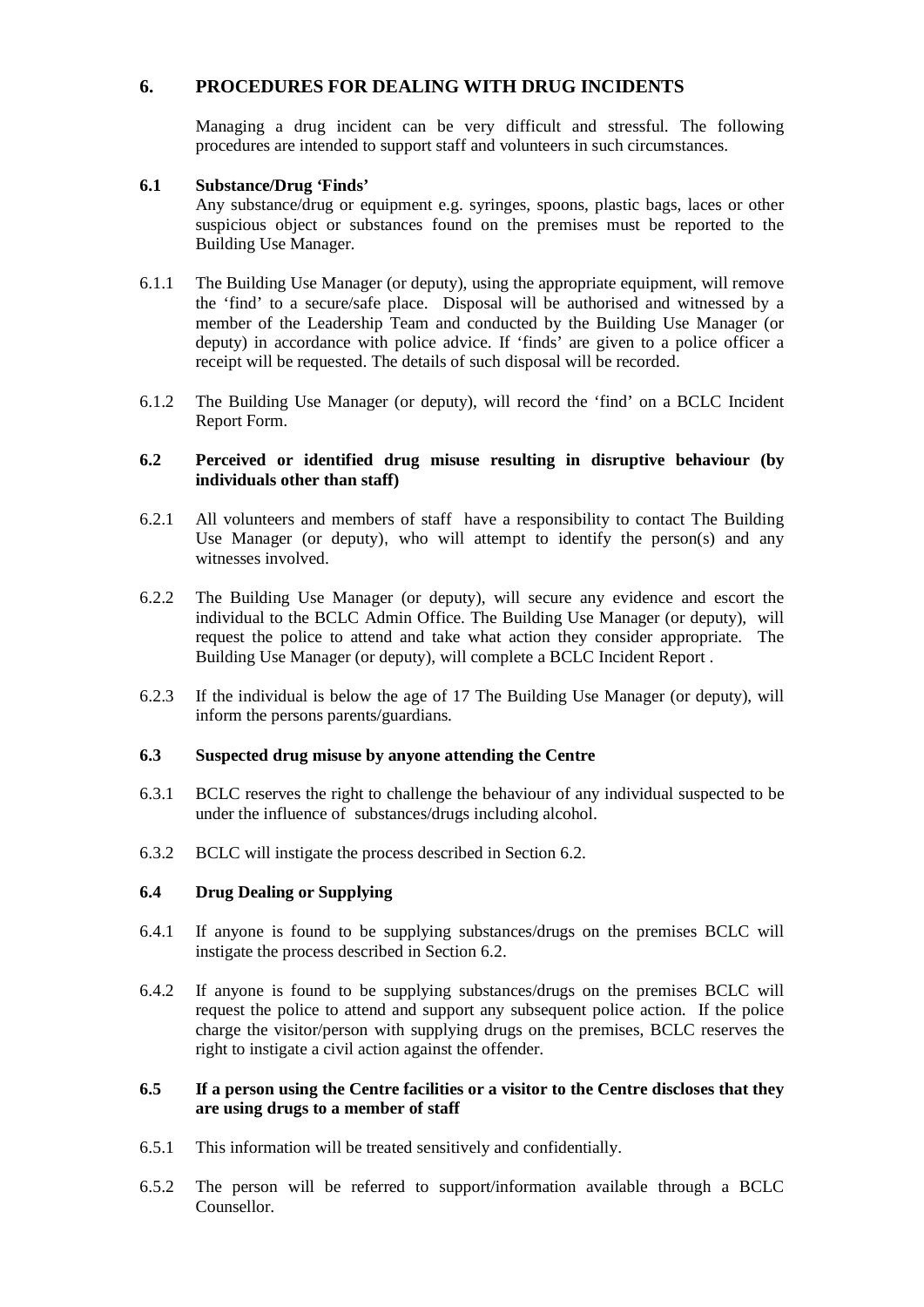#### **6.6 Medical Emergencies**

- 6.6.1 Acute intoxication, unconsciousness and semi-consciousness should all be regarded as medical emergencies. If in doubt always treat as a medical emergency.
- 6.6.2 An ambulance should be called and a parent/guardian/adult relative of the affected person should be informed. Whilst waiting for the ambulance a qualified first aider must attend the person and render the necessary care. The remains of any substance should be sent with accompanying member of staff or ambulance personnel.
- 6.6.3 As soon as the emergency has been dealt with, The Building Use Manager (or deputy), must be informed, and an Incident Report Form completed by the member of staff/volunteer initially involved in the incident.
- 6.6.4 Under no circumstances should any attempt be made to interview a person who is under the influence of an intoxicating substance, except to gain specific information relating to the emergency, e.g. what substance has been taken. If possible however, you should attempt to find out more about the situation from friends and any witnesses.

# **7. SOURCES OF INFORMATION**

7.1.1 The aim is to support all who attend our Centre and develop awareness of the effects of the misuse of substances/drugs (legal and illegal), alcohol and nicotine and their impact on visitors and staff/volunteers alike.

As part of its wider commitment to Health Promotion, BCLC will also highlight issues relating to the dangers of smoking and participate in initiatives designed to help individuals stop smoking.

A dedicated notice board prominently displayed in the Centre will display relevant information and our **Substance/Drug/Alcohol Misuse Policy and Procedures**.

# **8. HEALTH AND SAFETY**

- 8.1 For the purposes of health and safety BCLC treats visitors at the Centre as 'non employees'; staff and volunteers as employees and Leadership Team as 'employers'.
- 8.2 The Health and Safety at Work etc Act 1974 places duties on both employers and employees.
	- Under Section 2 employers are required to ensure, as far as is reasonably practicable, the health, safety and welfare at work of all their employees.
	- Section 7 of the Act requires employees to take reasonable care of the health and safety of themselves and others who may be affected by their acts or omissions at work.
- 8.3 It is possible that in certain circumstances charges may be brought against an employer or an employee under the Health and Safety at Work Act 1974 and The Misuse of Drugs Act 1971.

It would be up to the Courts to decide on the merits of each case. An employer who knowingly allows a drug abuser to continue working without doing anything either to help the abuser or to protect the rest of the workforce may be liable to charges.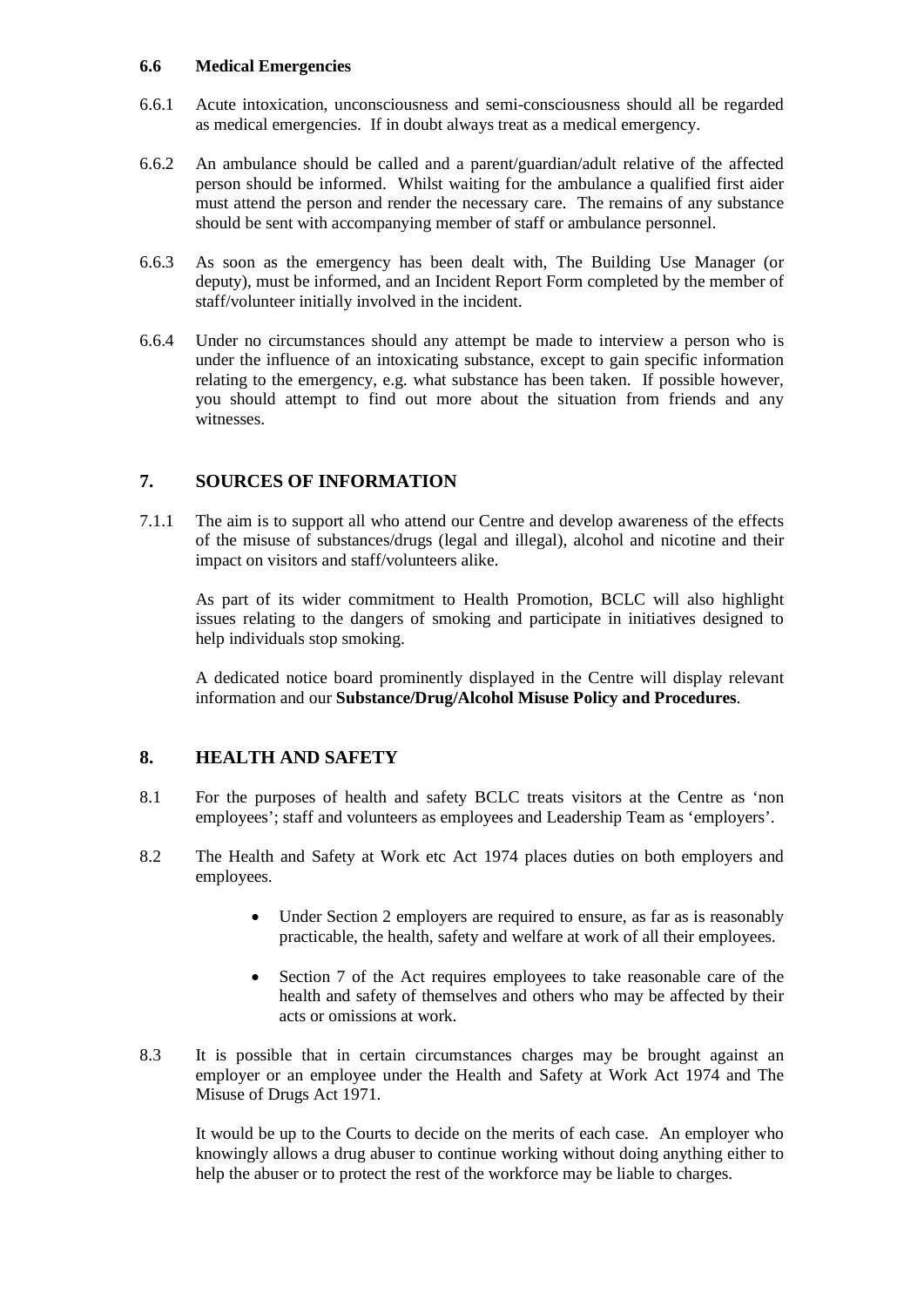# **9. Training.**

We are committed to train our staff and volunteers to recognise substance and alcohol misuse and to deal with the problems that arise from such misuse. We are committed to train and inform our staff and volunteers in legislation regarding substance misuse. We are also committed to inform all who use our Centre particularly the children and youth and their parents. This will take the form of a notice board, literature and information programmes conducted in the new Centre and in outreach situations.

## **10. Revision.**

This policy will be reviewed and updated as necessary, at least annually.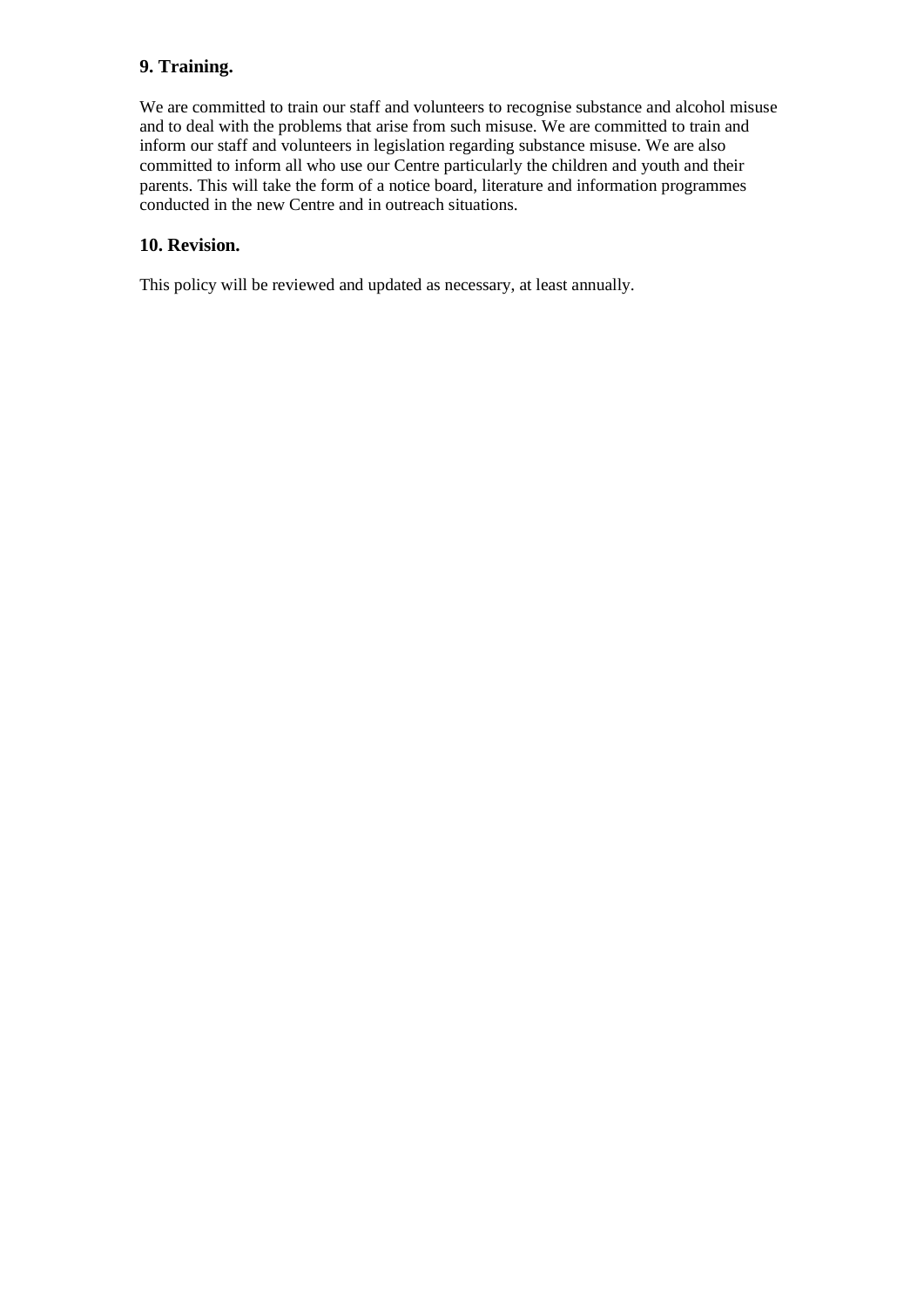## **APPENDIX 1**

#### **THE MAIN DRUG LAWS**

The laws controlling drug use are very complicated. The Misuse of Drugs Act (1971) regulates what are termed controlled drugs. It divides drugs into three classes. They are classified to their degree of harmfulness and danger both to the individual and society, with penalties varying accordingly. They are classified as follows:

| <b>CLASS A:</b> | These include cocaine and crack (a form of cocaine), ecstasy, heroin,<br>LSD, methadone, processed magic mushrooms and any Class B drug<br>which is injected. These are treated by law as the most<br>dangerous. |
|-----------------|------------------------------------------------------------------------------------------------------------------------------------------------------------------------------------------------------------------|
| <b>CLASS B:</b> | These include amphetamine, barbiturates and codeine.                                                                                                                                                             |
| CLASSC:         | Cannabis, GHB (Gamma Hydroxybutyrate) Mild Amphetamines,<br>Anabolic Steroids and Tranquilizers.                                                                                                                 |

#### **Offences under the Misuse of Drugs Act include:**

- Possession of a controlled drug.
- Possession with intent to supply another person.
- Production, cultivation or manufacture of controlled drugs.
- Supplying another person with a controlled drug.
- Offering to supply another person with a controlled drug.
- Import or export of controlled drugs.
- Allowing premises you occupy or manage to be used for the consumption of certain controlled drugs or supply or production of any controlled drug.

**N.B.** Certain controlled drugs such as amphetamines, barbiturates, heroin and methadone, can sometimes be obtained on prescription. In such cases their possession is not illegal.

#### **Maximum penalties under the Misuse of Drugs Act are as follows:**

|              | <b>Possession</b>             | <b>Supply</b>                  |
|--------------|-------------------------------|--------------------------------|
| Class A drug | 7 years imprisonment $+$ fine | Life imprisonment $+$ fine     |
| Class B drug | $5$ years imprisonment + fine | 14 years imprisonment $+$ fine |
| Class C drug | 2 years imprisonment $+$ fine | $5$ years imprisonment + fine  |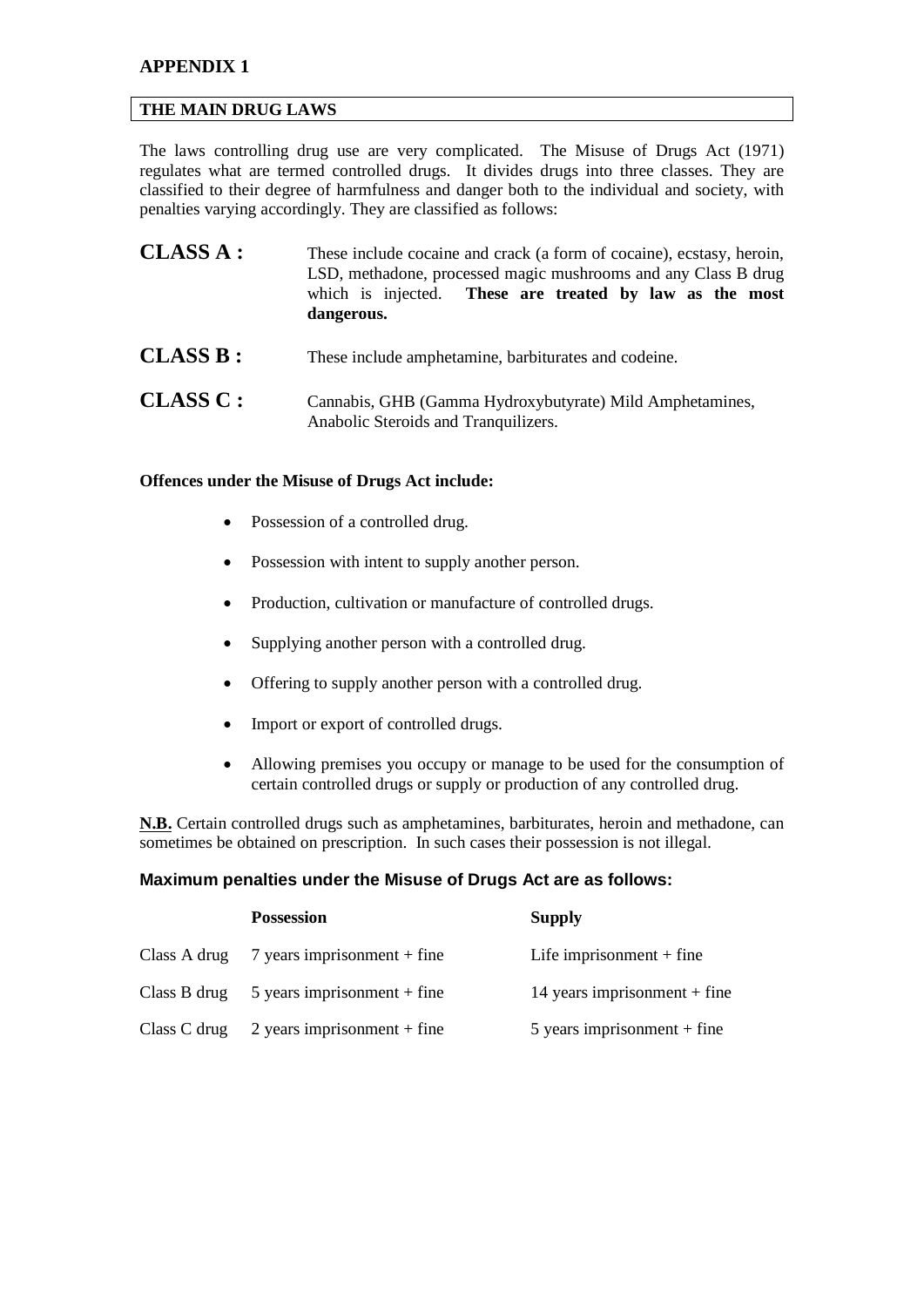**Over 50,000 people each year have been found guilty of or cautioned for the possession or supply of controlled drugs.** 

- **Over 90% of offenders are male and the majority are aged 17 - 24.**
- **In 1992 only 6% of offenders were under 17.**
- **Over 85% of cases concern the possession or supply of cannabis. This may result in a small fine but in many areas of the country police will issue a caution (especially when it is a first offence involving a young person) and not take the case to court.**
- **By 1992 over half of all drug offenders were receiving cautions and this trend seems likely to continue. A caution is noted by the police but does not count as a criminal record.**

The law is even more complicated by the fact that some drugs are covered by other laws, are not covered at all or treated in an exceptional way under the Misuse of Drugs Act.

- **Alcohol** is not illegal for a 5-year-old to consume away from licensed premises. It is an offence for a vendor to knowingly sell alcohol to an under 18 year old. A 14-year-old can go into a pub alone but not consume alcohol. A 16-year-old can buy and consume beer, port cider or perry (but not spirits) in a pub if having a meal in an area set aside for this purpose. In some cities there are bylaws restricting drinking of alcohol on the streets at any age.
- ♦ **Magic Mushrooms** are not illegal to possess or eat in their raw state. It can be an offence to process them by drying and storing them, making them into a tea or infusion or cooking with them.
- **Poppers** (liquid gold, amyl or butyl nitrite) are not currently illegal to possess, buy or sell. They are often sold in joke and sex shops but also in some pubs, clubs and tobacconists. However, recent legal cases under the Medicines Act may change this situation making it illegal to supply certain forms of poppers.
- ♦ **Solvents** (aerosols, gases, glues etc.) are not illegal to possess, use or buy at any age. In England and Wales it is an offence for a shopkeeper to sell them to an under 18 year old if they know they are to be used for intoxicating purposes.
- **Steroids** are not illegal to possess or use without a prescription however they can only be lawfully sold by a pharmacist to a person with a medical prescription.
- **Tobacco** it is not an offence for people of any age to use cigarettes or other tobacco products. It is an offence for a vendor to sell tobacco products to someone they know to be under 16 years old.
- Most **Tranquilizers** (Librium, Valium etc.) are not illegal to possess or use without a prescription. It is an offence to sell or supply them to another person. It is illegal to be in possession of Temazepan (a tranquilizer that is sometimes prepared for injection) without a doctor's prescription.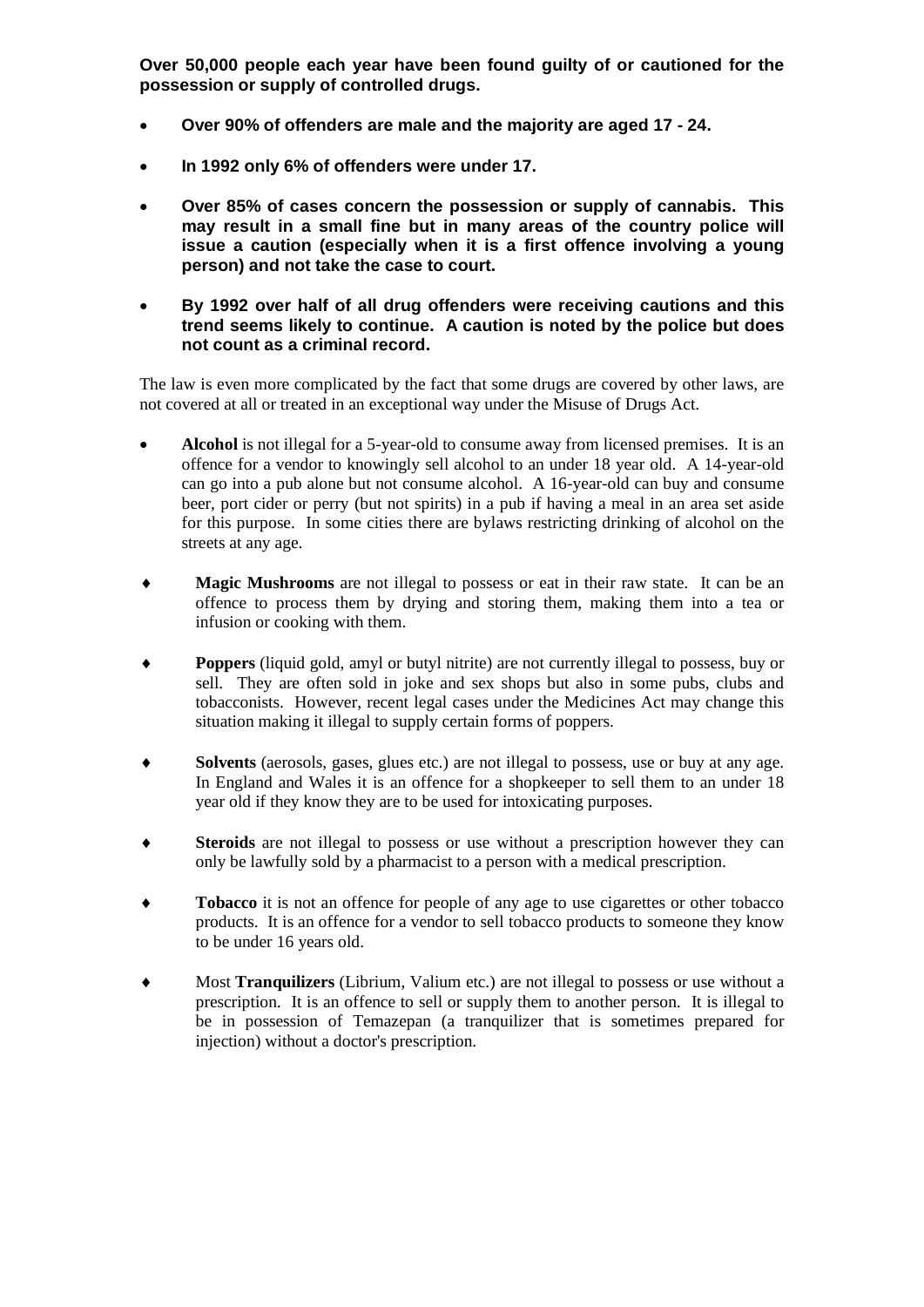### **APPENDIX 2**

#### **SOURCES OF INFORMATION**

The aim is to educate and support staff , volunteers and visitors/attendees (users of BCLC facilities) in developing awareness of the effects of the misuse of substances/drugs (legal and illegal) including smoking and alcohol, and its impact on staff, volunteers and visitors/attendees (users of BCLC facilities) alike. Information provided will include the diseases associated with the misuse of drugs e.g. HIV, Aids, Hepatitis and Septicaemia.

**BCLC Support and Counselling** is a confidential support and advice service available to staff, volunteers and visitors (users of BCLC).

| <b>SOURCES OF INFORMATION</b><br><b>Substance Misuse Team</b><br><b>Contact: Denise Rogers</b><br>National Assembly for Wales<br><b>Cathays Park</b><br>CARDIFF CF10 3NQ                                                       | 02920 825542  |  |  |  |  |
|--------------------------------------------------------------------------------------------------------------------------------------------------------------------------------------------------------------------------------|---------------|--|--|--|--|
| <b>National Drugs Helpline</b><br>24 hour service<br>www.ndh.org.uk                                                                                                                                                            | 0800 776 6000 |  |  |  |  |
| <b>DRUG SCOPE</b><br>32-36 Loman Street<br><b>LONDON</b><br><b>SE1 OEE</b><br>www.drugscope.org.uk                                                                                                                             | 020 7928 1211 |  |  |  |  |
| <b>ADFAM</b><br>Confidential helpline for families affected by drug use                                                                                                                                                        | 020 7928 8900 |  |  |  |  |
| <b>NARCOTICS ANONYMOUS (NA)</b><br>www.ukna.org                                                                                                                                                                                | 020 7730 0009 |  |  |  |  |
| <b>Institute for the Study of Drug Dependence (ISDD)</b><br>http://www.globalnews.com/isdd/home.htn-d                                                                                                                          |               |  |  |  |  |
| <b>ALCOHOL</b>                                                                                                                                                                                                                 |               |  |  |  |  |
| <b>ALCOHOLICS ANONYMOUS</b><br>$(9.00 \text{ am} - 9.00 \text{ pm} \text{ each day})$<br>Fellowship of men and women who share experience; strength and hope with each other to<br>solve their common problems and help others | 01244 659759  |  |  |  |  |
| <b>ALCOHOL CONCERN</b><br>Waterbridge House<br>32-36 Loman Street<br><b>LONDON</b><br>SE1 OEE<br>www.alcoholconcern.org.uk<br>email: contact@alcoholconcern.org.uk<br>UK National body on alcohol abuse                        | 020 7928 7377 |  |  |  |  |
| <b>AL-ANON</b><br>Self-help group for drinkers/family or friends                                                                                                                                                               | 020 7403 0888 |  |  |  |  |